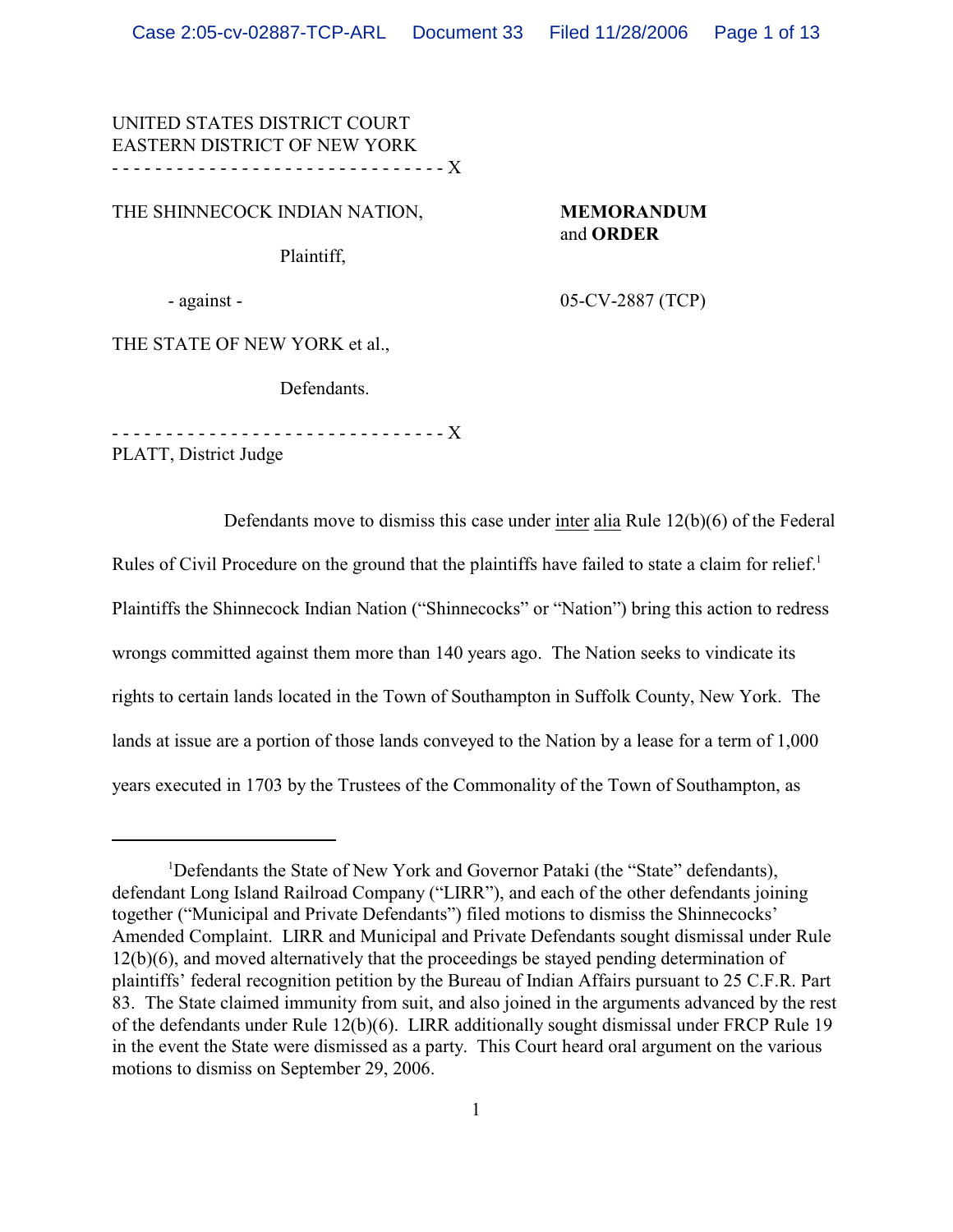lessor (the "1703 Lease"). (Compl. at  $\P$  1.)<sup>2</sup> The Nation claims that its rights to a substantial portion of the lands under the 1703 Lease were wrongfully conveyed and released in 1859 to the Trustees of the Proprietors of the Common and Undivided Lands and Marshes (or Meadows), in the Town of Southampton, in violation of the federal Indian Non-Intercourse Act ("NIA"). (Compl. at ¶¶ 1; 2). The Nation seeks broad relief that includes damages for each portion of the Subject Lands acquired or transferred from the Nation for the period from 1859 to present, a declaration that the Nation has possessory rights to the Subject Lands, immediate ejectment of all defendants from the lands, and other declaratory and injunctive relief as necessary to restore the Nation to possession of the lands. (Compl. at 20-23)

The claims the Nation brings and the nature of relief sought pose the same type of "pragmatic concerns" that guided the Supreme Court and Second Circuit recently to deny relief in City of Sherrill v. Oneida Indian Nation, 544 U.S. 197 (U.S. 2005), and Cayuga Indian Nation of New York v. Pataki, 413 F.3d 266 (2d Cir. 2005). These concerns permeate here and warrant dismissal based on equitable considerations, including laches<sup>3</sup>.

#### **BACKGROUND**

Plaintiffs the Shinnecock Indian Nation describe themselves as "the guardians and residents of the area now encompassed by the Town of Southampton", a "whaling, gathering,

<sup>&</sup>lt;sup>2</sup>Unless otherwise indicated, all references to Complaint or "Compl." are to the First Amended Complaint, dated August 5, 2005.

<sup>&</sup>lt;sup>3</sup>Defendants make a number of arguments in their Motions to Dismiss the Complaint, including laches. Because the Court finds that the plaintiffs' claims are barred by laches, it will not address the rest of the defendants' arguments**.**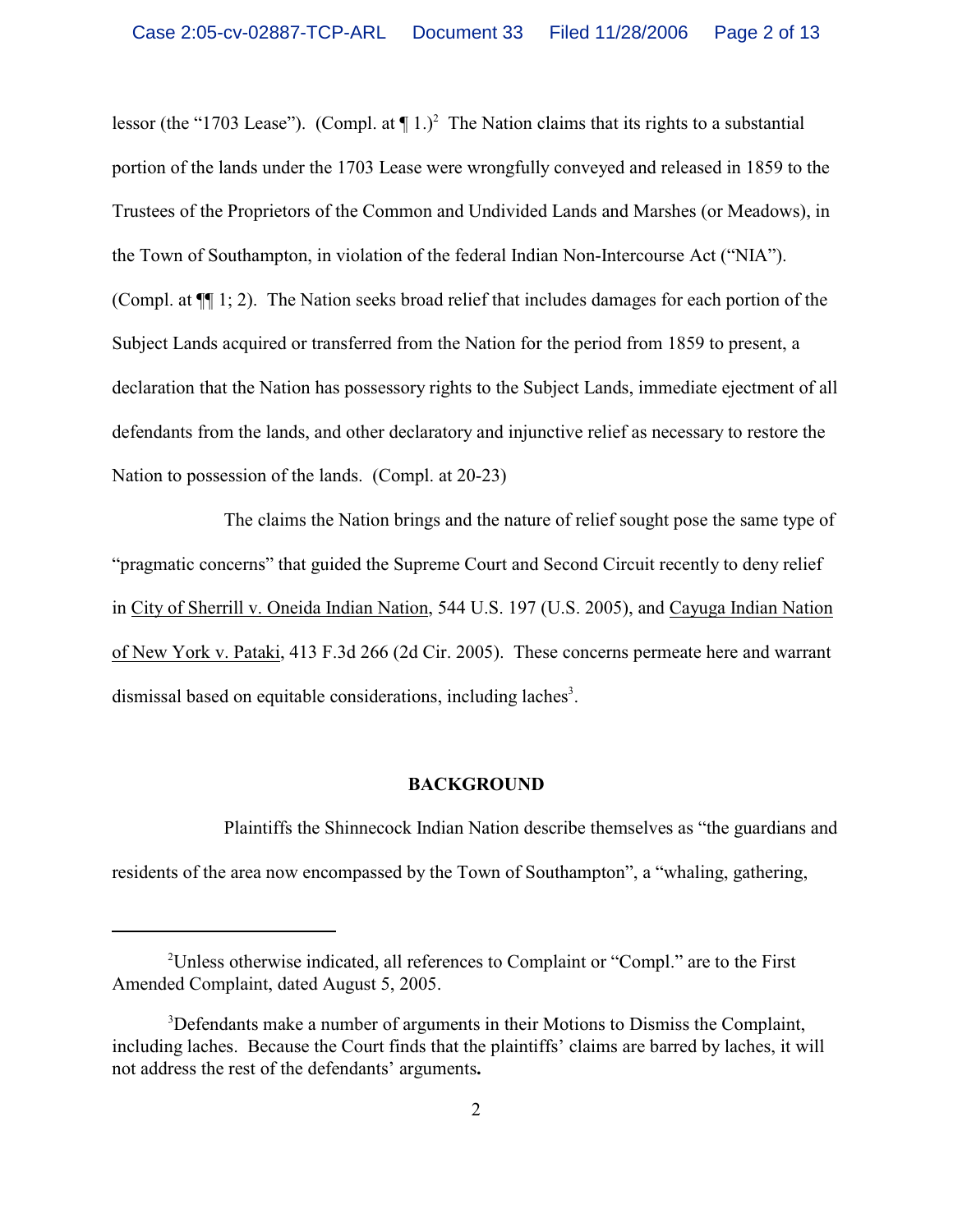hunting and fishing, and wampum-making people of the Eastern Woodlands Algonquin."

(Compl. at ¶ 1.) For more than 300 years, the State of New York and the Town of Southampton have acknowledged the Shinnecocks as a nation or Tribe of Indians. (Compl. at  $\P$  9.) The lands at issue involve thousands of acres of land located in the Town of Southampton in Suffolk County in the State of New York, and are referred to as follows:

> ... ALL that certain Tract of land & premises commonly known as "Shinnecock Hills" and "Sebonac Neck" including Ram Island, situated in said Town of Southampton, County of Suffolk & lying North of a certain line commencing at the head of the Creek and running along the Indian Ditch where the fence now stands to the Stephen Post Meadow so called, thence along the old Ditch on the South side of said meadow to Old Fort Pond where the water fence formerly stood with all  $\&$  singular the hereditaments  $\&$ appurtenances to the same belonging or in anywise appertaining.

(Compl. at ¶ 7.) The Shinnecock Canal is the approximate location of the westward boundary of the Subject Lands. (Compl. at ¶ 8.) The eastward boundary of the Subject Lands runs approximately from the head of Heady Creek at the intersection of East Gate Road and the Montauk Highway, at its southern end, to Bullhead Bay, at its northern end, all within the boundaries of the Town of Southampton. (Compl. at ¶ 8.)

The Nation asserts that in 1703, it entered into a lease with the Trustees of the Freeholders and that the Lease recognized and confirmed the Nation's rights to the Subject Lands for 1000 years, meaning in perpetuity. (Compl. at ¶ 27.) The Nation alleges that on or about April 21, 1859, in violation of the federal  $NIA<sup>4</sup>$ , the Trustees of the Proprietors, with

<sup>&</sup>lt;sup>4</sup>The 1834 version of the NIA was in effect at the time of the 1859 Taking, and remains in effect today. It provides that "[n]o purchase, grant, lease, or other conveyance of lands, or of any title or claim thereto, from any Indian nation or tribe of Indians, shall be of any validity in law or equity, unless the same be made by treaty or convention entered into pursuant to the Constitution." 25 U.S.C. § 177.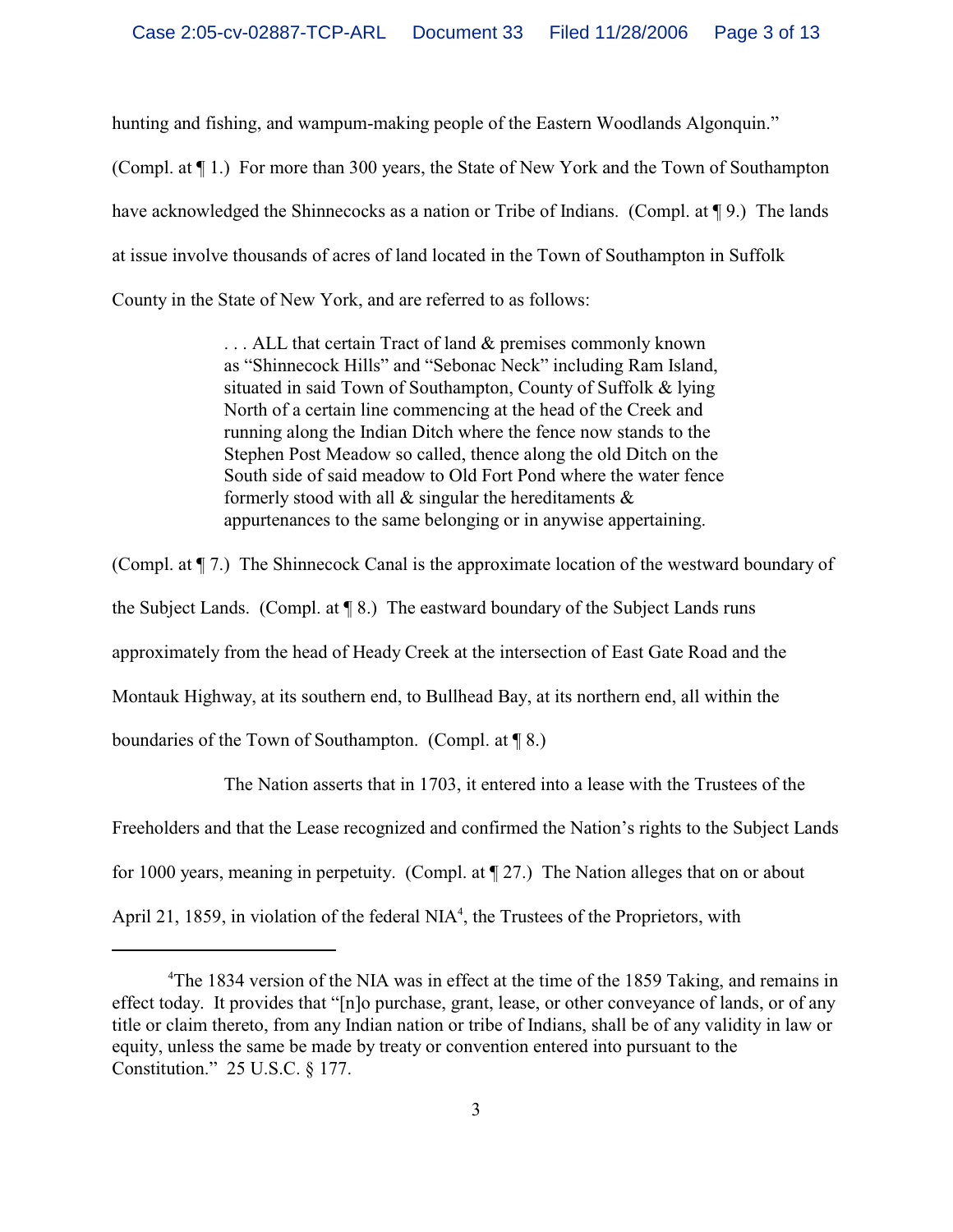authorization from the State of New York, entered into an "indenture" with the Trustees of the Nation, under which the right, title and interest of the Nation to the Subject Lands was conveyed to the Trustees of the Proprietors. (Compl. at ¶ 31; 34)

The defendants have claimed rights to, and continue to claim rights to, portions of the Subject Lands. (Compl. at ¶ 40.) These defendants are: The State of New York; George E. Pataki in his individual capacity and as Governor of the State of New York; County of Suffolk, New York; Town of Southampton, New York; Trustees of the Proprietors of the Common and Undivided Lands of the Town of Southampton a/k/a Trustees of The Proprietors of the Common and Undivided Lands and Marshes (or Meadows), in the Town of Southampton; Trustees of the Freeholders and Commonality of the Town of Southampton a/k/a Trustees of the Commonality of the Town of Southampton; Shinnecock Hills Golf Club; National Golf Links of America; Parrish Pond Associates, LLC; Parrish Pond Construction Corp.; PP Development Associates, LLC; Sebonac Neck Property, LLC; Southampton Golf Club Incorporated; 409 Montauk, LLC; Southampton Meadows Construction Corp.; Long Island Railroad Company; and Long Island University.

Against all defendants, the Shinnecocks assert a claim for violation of the NIA, and claims for trespass and waste. The Shinnecocks specifically seek the following relief from all defendants, except the Long Island Railroad Company and the Long Island University.<sup>5</sup>

<sup>&</sup>lt;sup>5</sup>It is not clear whether plaintiffs' failure to request the same specific relief from The Long Island Railroad Company and the Long Island University is inadvertent error. Assuming it is not, plaintiffs' lack of request for specific relief from these defendants does not alter this Court's holding with respect to the character of plaintiffs' claims, since plaintiffs specifically charge these defendants with violations of the NIA, and trespass and waste. Furthermore, plaintiffs' request to the Court for a declaration that plaintiffs have possessory rights to the Subject Lands, if granted, would be a carte blanche for plaintiffs to later seek ejectment of these defendants.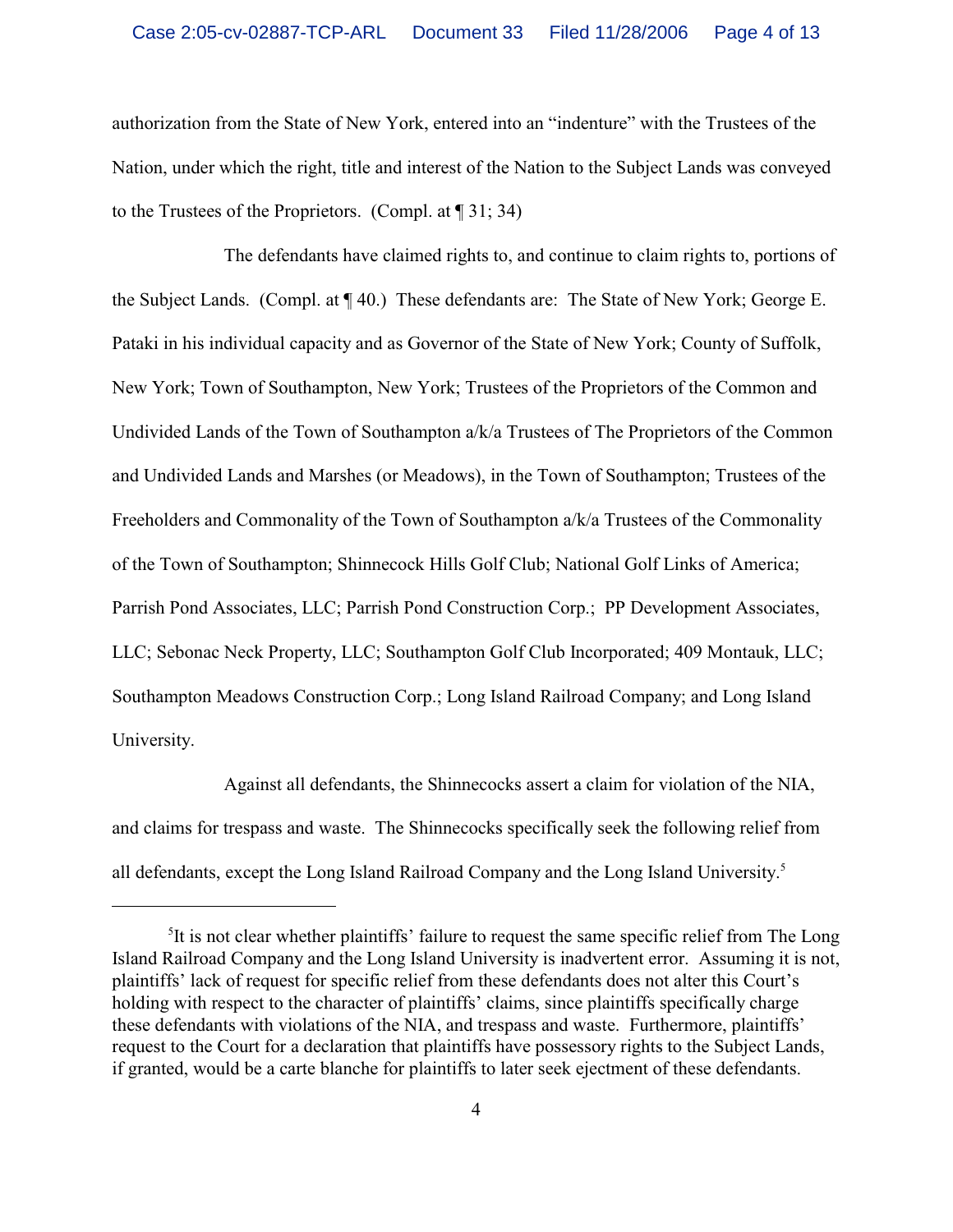- (1) damages for each portion of the Subject Lands acquired and/or transferred from the Nation or occupied by the various defendants for the period from 1859 to the present time, including prejudgment interest, thereon, including (a) the fair market value of, and damages for the unlawful possession of the Subject Lands; (b) lost profits; (c) consequential damages; and (d) the amount by which the value of the Subject Lands was diminished by any extraction of resources, damage, pollution or destruction, including damage and destruction of the Nation's burial grounds and cultural sites;
- (2) interest, including prejudgment interest, on damage caused by the various defendants, and attorneys' fees and costs of this action;
- (3) a declaration that (a) the Shinnecock Indian Nation has possessory rights to the Subject Lands conferred by federal law, and that there has been no valid termination of those possessory rights; (b) the Subject Lands were conveyed unlawfully from the Nation in violation of federal law; (c) the 1859 Taking was void ab initio; (d) the Subject Lands have been in the unlawful possession of the defendants; (e) all interests of defendants in the Subject Lands are null and void; and (f) the defendants shall be immediately ejected from the Subject Lands;
- (4) declaratory and injunctive relief as necessary to restore the Nation to possession of those portions of the Subject Lands to which the defendants claim title.

Additionally, the Shinnecocks also seek from the Town of Southampton, the

Trustees of the Proprietors and the Trustees of the Freeholders an accounting and disgorgement of the value of the benefits received by these defendants from each purported purchaser of the Nation's interest in the Subject Lands, including the value of the benefits received from the subsequent resale of the Subject Lands. (Compl. at 21)

### **DISCUSSION**

The Second Circuit in Cayuga, also in 2005, observed that the Supreme Court

decision in Sherill "has dramatically altered the legal landscape against which we consider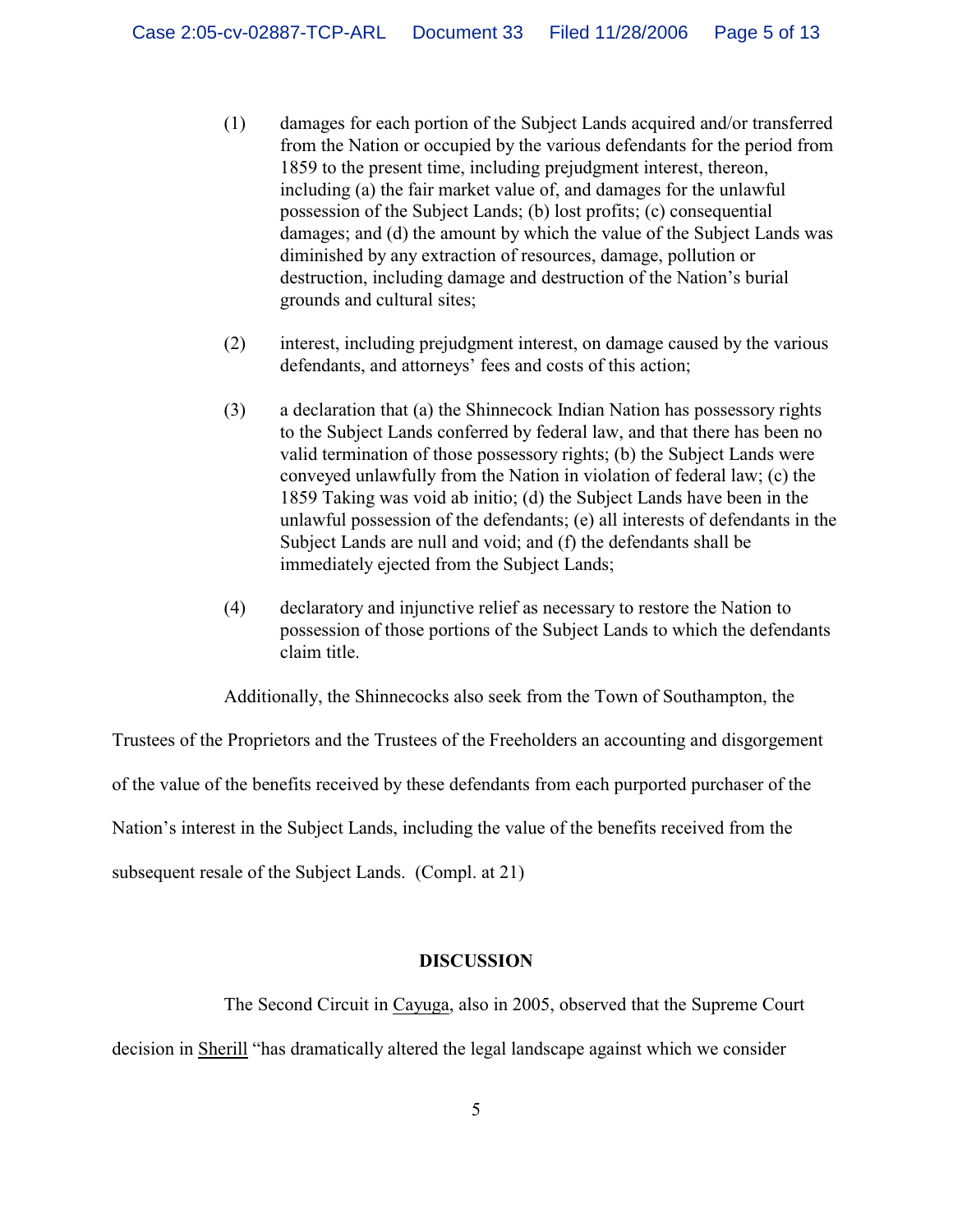plaintiffs' claims." Id. at 273. In Sherill, the Supreme Court found an Indian tribe's claim for sovereign control - although legally viable and within the statute of limitations - to be barred by the equitable defenses of laches $<sup>6</sup>$ , acquiescence and impossibility. Guided by the Supreme</sup> Court's broad language in Sherill, the Second Circuit applied the equitable defense of laches to plaintiffs' possessory land claim:

> ...the broadness of the Supreme Court's statements indicates to us that *Sherill*'s holding is not narrowly limited to claims identical to that brought by the Oneidas, seeking a revival of sovereignty, but rather, that these equitable defenses apply to "disruptive" Indian land claims more generally.

Id. at 274.

The Cayuga court found inherently disruptive and subject to a defense of laches plaintiffs' claim seeking possession of a large swath of central New York State and the ejectment of tens of thousands of landowners:

> Indeed, this disruptiveness is inherent in the claim itself-which asks this Court to overturn years of settled land ownership-rather than an element of any particular remedy which would flow from the possessory land claim. Accordingly, we conclude that possessory land claims of this type are subject to the equitable

 $6$ As the Supreme Court succinctly put it, "laches is not . . . a mere matter of time; but principally a question of the inequity of permitting the claim to be enforced-an inequity founded upon some change in the condition or relations of the property or the parties." Sherill, 544 U.S. at 217-218, citing Galliher v. Cadwell, 145 U.S. 368, 373 (1892).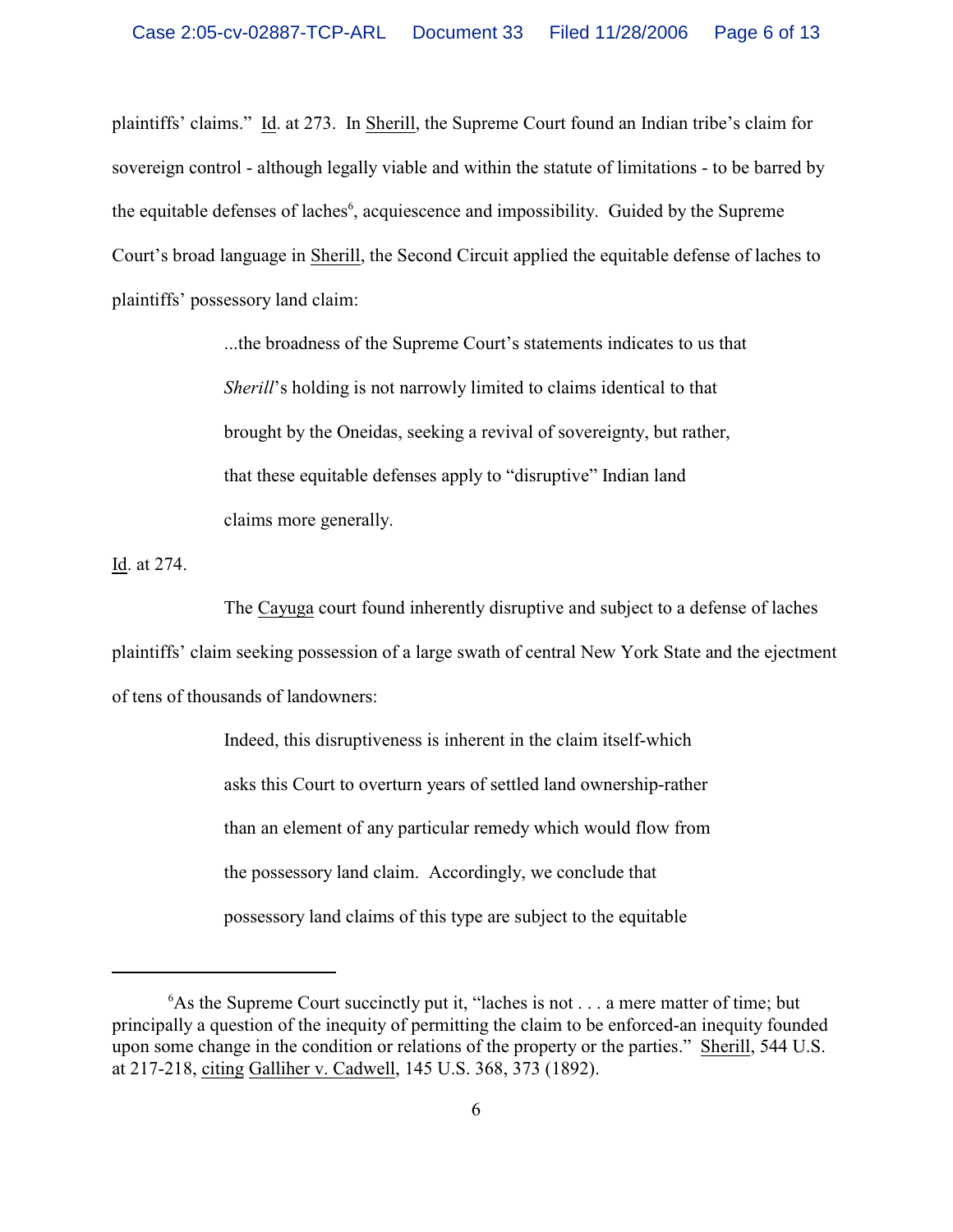considerations discussed in *Sherrill*.

Id. at 275.

In barring the claim, the Second Circuit held that equitable defenses are not limited to actions at equity, and indicated that trial courts can apply these defenses at the pleadings stage:

> This conclusion is reinforced by the fact that the *Sherill* opinion does not limit application of these equitable defenses to claims seeking equitable relief.

> > . . .

Id.

Whether characterized as an action at law or in equity, any remedy flowing from this possessory land claim, which would call into question title to over 60,000 acres of land in upstate New York, can only be understood as a remedy that would similarly "project redress into the present and future."

Id.

To summarize: the import of *Sherill* is that "disruptive," forward-looking claims, a category exemplified by possessory land claims, are subject to equitable defenses, including laches. Insofar as the Cayugas' claim in the instant case is unquestionably a possessory land claim, it is subject to laches. The District Court

. . .

7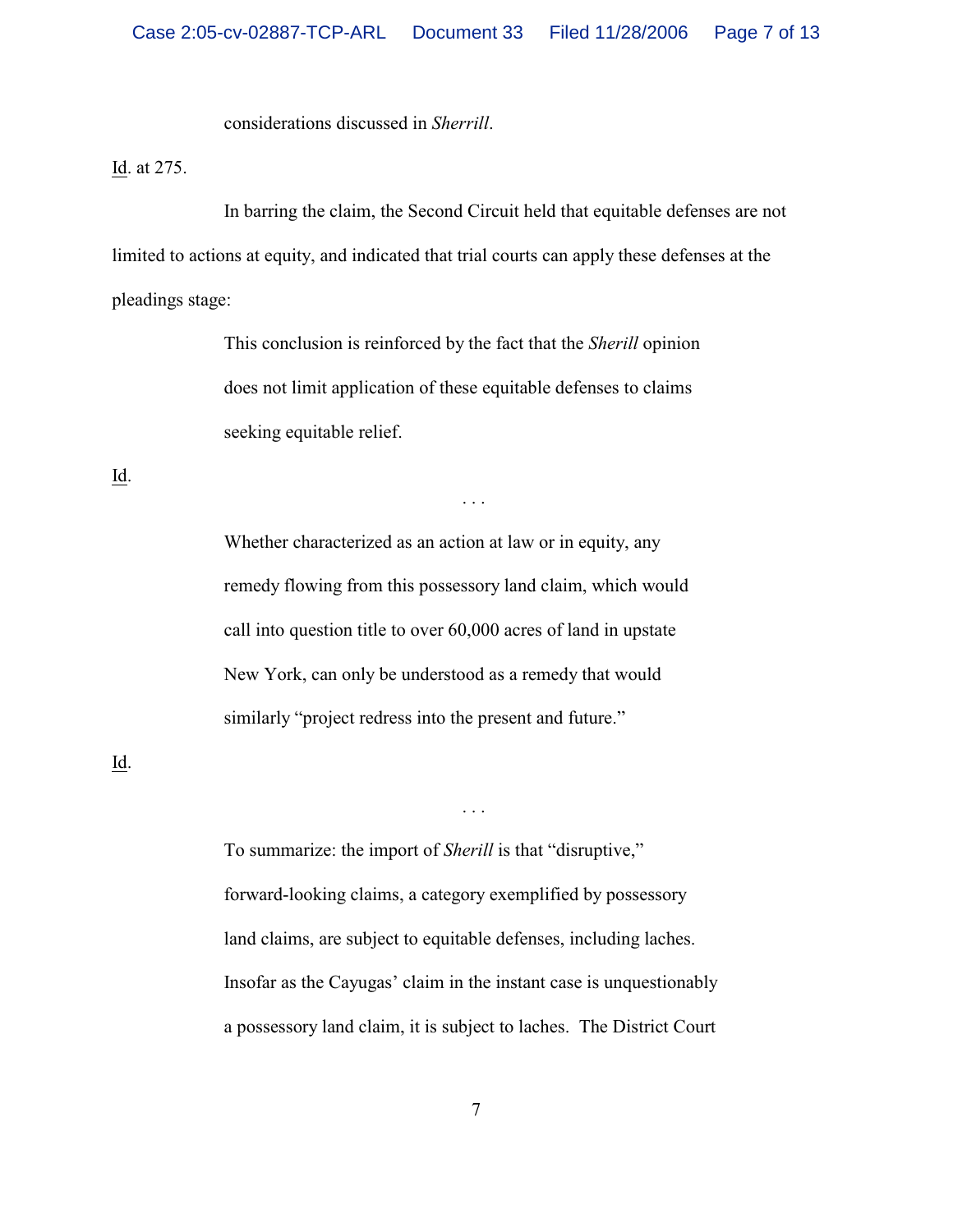found that laches barred the possessory land claim, and the considerations identified by the Supreme Court in *Sherill* mandate that we affirm the District Court's finding that the possessory land claim is barred by laches. The fact that, nineteen years into the case, at the damages stage, the District Court substituted a monetary remedy for plaintiffs' preferred remedy of ejectment cannot salvage the claim, which was subject to dismissal *ab initio*. To frame this point in a different way: if the Cayugas filed this complaint today, exactly as worded, a District Court would be required to find the claim subject to the defense of laches under *Sherill* and could dismiss on that basis.

Id. at 277-78.

In addition to dismissing the Cayuga's claim for ejectment, the court also dismissed the Cayuga's remaining claims, including requests for a declaration of title to the land and for damages based on a trespass claim. The court dismissed these claims as they were "predicated entirely upon plaintiffs' possessory land claim," which was barred by laches. Id. at 278.

In sum, Cayuga unveiled three principles, each of which apply with equal force here: (i) equitable defenses apply to disruptive Indian land claims, such as possessory land claims, and are not limited to claims seeking a revival of sovereignty, (ii) equitable defenses apply to both actions at law and in equity, because the focus is on the potentially disruptive nature of the claim, and (iii) equitable defenses can be applied at the pleadings stage to dismiss

8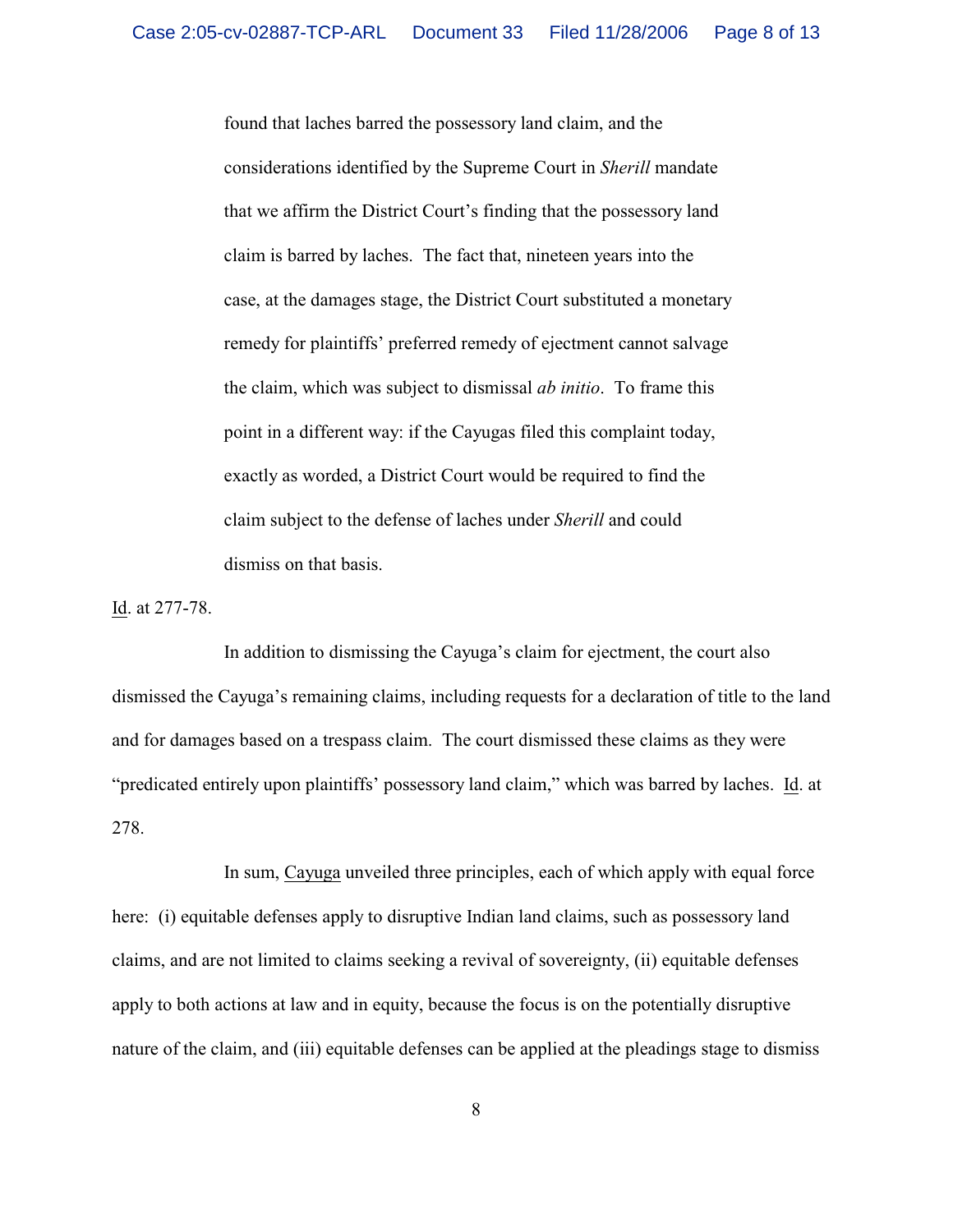disruptive possessory land claims.

In ruling on defendants' motions to dismiss, we are guided by the principles established in Sherill and Cayuga. The Court finds that the claim the Nation asserts here is exactly the type of claim that the Cayuga court found barred by laches: a forward looking, possessory land claim, that seeks to "project redress . . . into the present and future"?

> The nature of the claim as a "possessory claim," as characterized by the District Court, underscores our decision to treat this claim like the tribal sovereignty claims in *Sherill*.

> > . . .

Cayuga, 413 F.3d at 275.

Indeed, this disruptiveness is inherent in the claim itself-which asks this Court to overturn years of settled land ownership-.... Accordingly, we conclude that possessory land claims of this type are subject to the equitable considerations discussed in *Sherill*.

 $\underline{\mathop{\rm Id}\nolimits}$ .

These considerations include the following: "[g]enerations have passed during which non-Indians have owned and developed the area that once composed

. . .

 $\textdegree$ <sup>7</sup>Cayuga, 413 F.3d at 275, citing Sherill, 125 S.Ct. at 1494 n.14.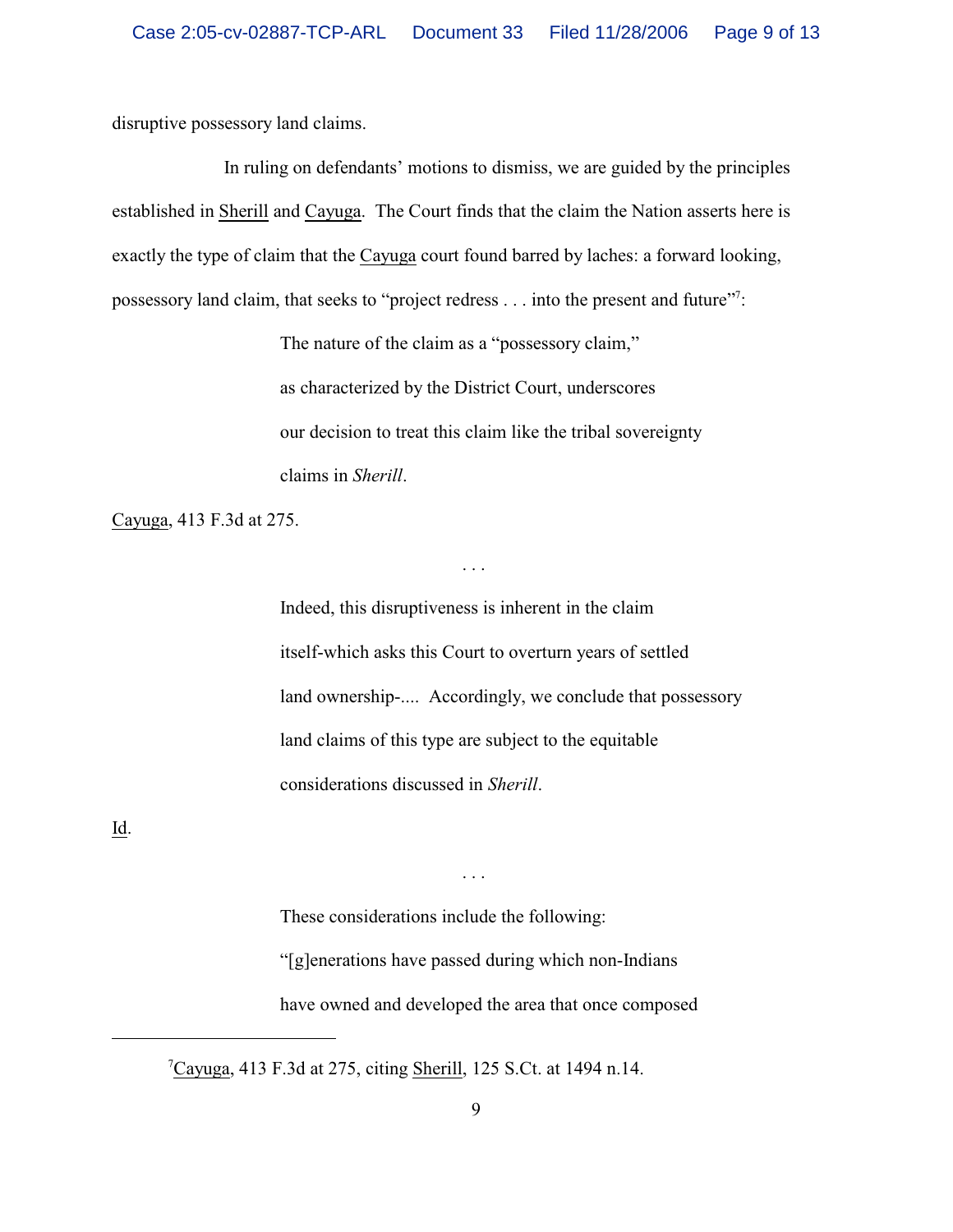the Tribe's historic reservation,"... "at least since the middle years of the 19th century, most of the [Tribe] have resided elsewhere,"..."the longstanding, distinctly non-Indian character of the area and its inhabitants," . . . "the distance from 1805 to the present day,"... "the [Tribe's] long delay in seeking equitable relief against New York or its local units,"...and "developments in [the area] spanning several generations."

Cayuga, 413 F.3d at 277, quoting Sherill, 125 S.Ct. at 1483, 1494.

Similar considerations are present here: the Shinnecocks have not occupied the Subject Lands since 1859; since 1859 the Lands have been the subject of occupation and development by non-Indians (according to the 2005 U.S. Census Bureau Fact Sheet, Suffolk County, N.Y., only .2% of Suffolk County residents are of American Indian descent); over 140 years passed between the alleged wrongful dispossession and the attempt to regain possession; and there has been a dramatic change in the demographics of the area and the character of the property.

Similarities also exist in the relief sought. For example, like the plaintiffs in Cayuga, the Shinnecocks seek, inter alia, a declaration of their possessory interest in the subject land, restoration to possession of the land and immediate ejectment of defendants from the subject land, damages equal to the fair market value of the land for the entire period of plaintiffs' dispossession, as well as an accounting and disgorgement of all benefits received by the defendant municipalities, such as tax revenue.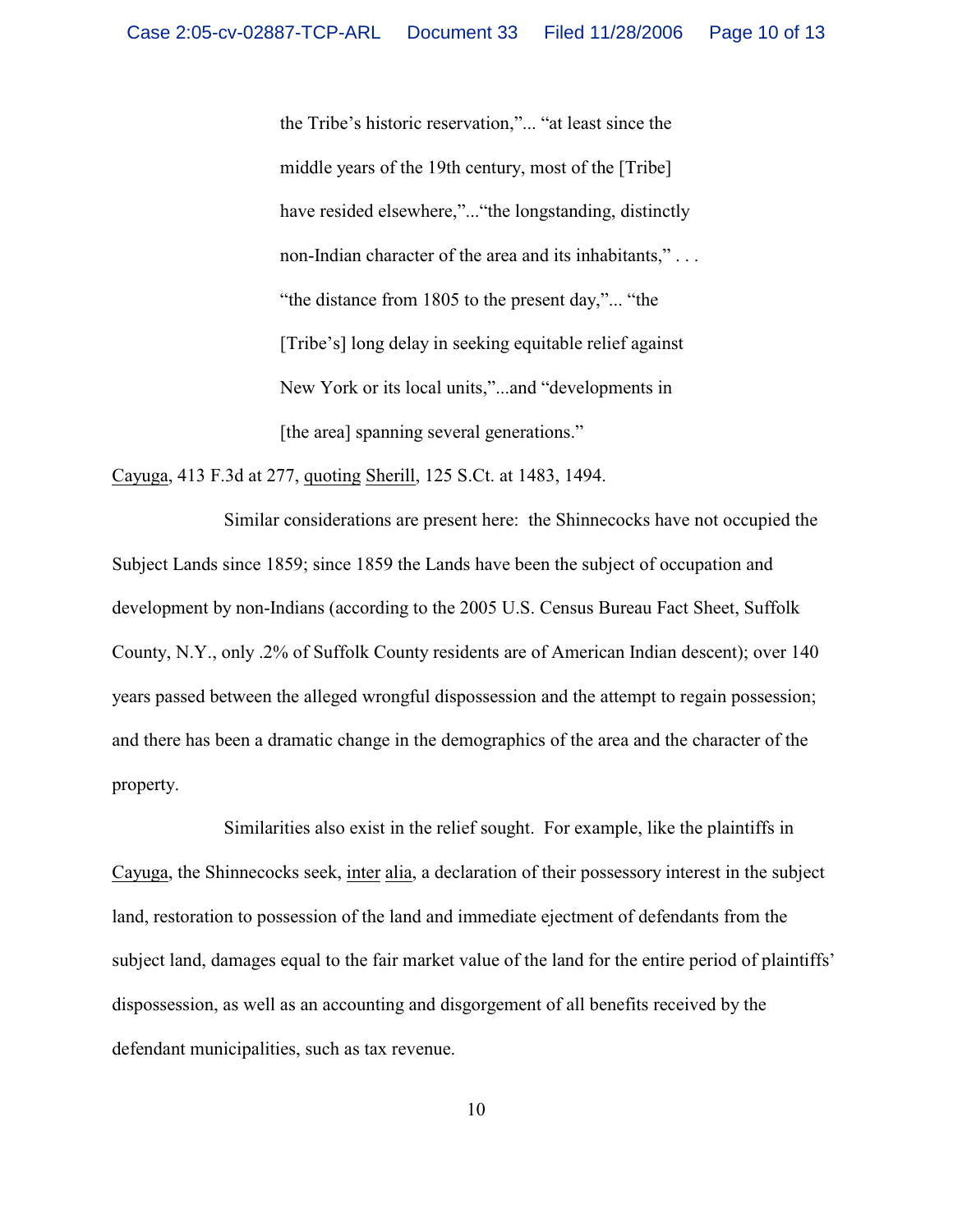The Nation points to several reasons - none of which the Court finds persuasive why laches should not apply here. First, the Nation asserts that it has not slept on its rights, but it has objected to the 1859 Taking in the very year it occurred, and that institutional barriers prevented the Nation from having a forum to subsequently vindicate its rights. (Compl. at ¶¶ 36, 44-45; Plaintiffs' Memorandum of Law in Opposition to Defendant Long Island Railroad Company's Motion to Dismiss at 3). We note that similar arguments did not preclude the Second Circuit in Cayuga from denying plaintiffs' request for relief. Cayuga, 413 F.3d at 279-80 (declaring not dispositive for the court's consideration of laches question findings that the Cayugas were not responsible for any delay in bringing the action and that the delay was not unreasonable insofar as the actions of the Cayugas were concerned).

Further, the Shinnecocks assert that their claim is not disruptive. In an attempt to distinguish Cayuga, the Shinnecocks point to the smaller number of owners they seek to eject and the small parcel of land involved.<sup>8</sup> Their attempt to distinguish Cayuga must fail, as the test for disruptiveness is not based on strict numeric calculations and is refuted by Sherill, where the claim involved a very small parcel of land. The Court finds disruptive Shinnecocks' claim that seeks the immediate ejectment of a number of defendants, including Sebonac Neck Property, LLC, 409 Montauk LLC, Southampton Golf Club Incorporated, National Golf Hills Links of America, Parrish Pond Construction Corp., and apparently the Long Island Railroad Company<sup>9</sup>

 ${}^{8}$ In their Complaint, plaintiffs characterize the Subject Lands "at issue in this litigation [to] comprise thousands of acres of land." (Compl. at  $\P$  7)

<sup>&</sup>lt;sup>9</sup>The Court notes that ejecting the Long Island Railroad Company from the Subject Lands would have devastating consequences to the region's economy and a drastic impact on thousands of commuters. Accord, Cayuga Indian Nation v. Cuomo, 1999 WL 509442, at \*29 (N.D.N.Y. 1999) ("...ejectment would mean that transportation systems, such as the New York State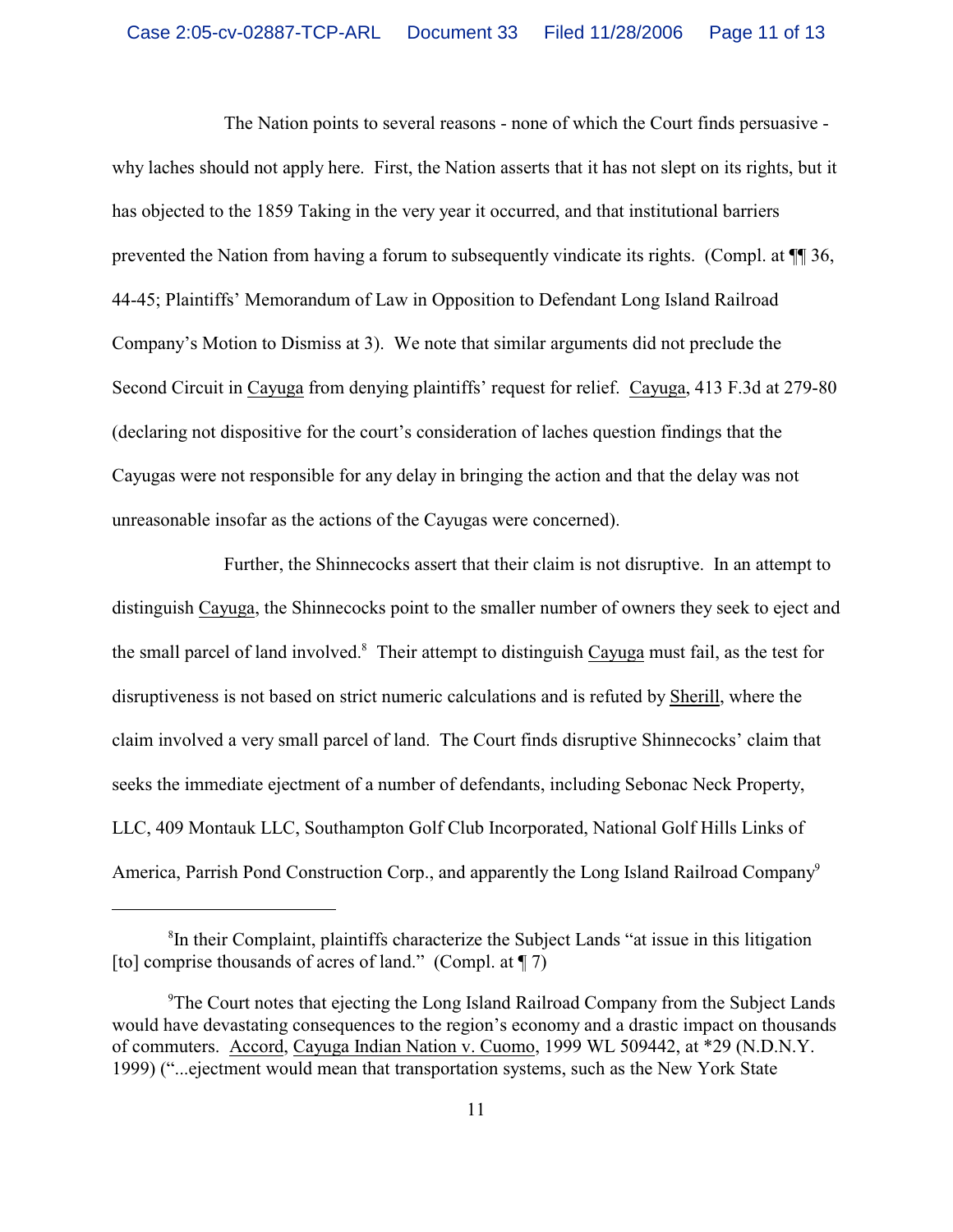and the Long Island University. Ejectment, given the drastically changed conditions in the subject lands over the past 140 years (as evidenced by the types of defendants being sued), is impractical and imposes disruptive consequences of the type that led the Supreme Court to initiate the impossibility doctrine. See, e.g., City of Sherill, 544 U.S. at 219-20 (applying the impossibility doctrine to a tribe's claim for sovereign control); Cayuga, 413 F.3d at 277 (discussing the impossibility doctrine in the context of a claim for ejectment).

Next, the Nation claims that the 1859 Taking was executed by fraudulent means and threats of intimidation. But even assuming, arguendo, the veracity of this statement, we do not reach a different conclusion. Equitable considerations bar plaintiffs' claims irrespective of their viability. See City of Sherill, 544 U.S. at 213-214 (observing the "sharp distinction between the *existence* of a federal common law right to Indian homelands and how to *vindicate* that right... .") (citations omitted).

Based on the foregoing, we find that plaintiffs' possessory land claim is subject to laches, and dismiss on that basis. Further, because the rest of plaintiffs' claims are "predicated entirely upon plaintiffs' possesory land claim", they are also dismissed. Cayuga, 413 F.3d at 278.

To be sure, the wrongs about which the Shinnecocks complain are grave, but they are also not of recent vintage, and the disruptive nature of the claims that seek to redress these wrongs tips the equity scale in favor of dismissal.

# **CONCLUSION**

Thruway, would have to be rerouted at great expense. Putting aside costs, rerouting the Thruway would have almost unthinkable consequences in terms of intrastate and interstate commerce.")